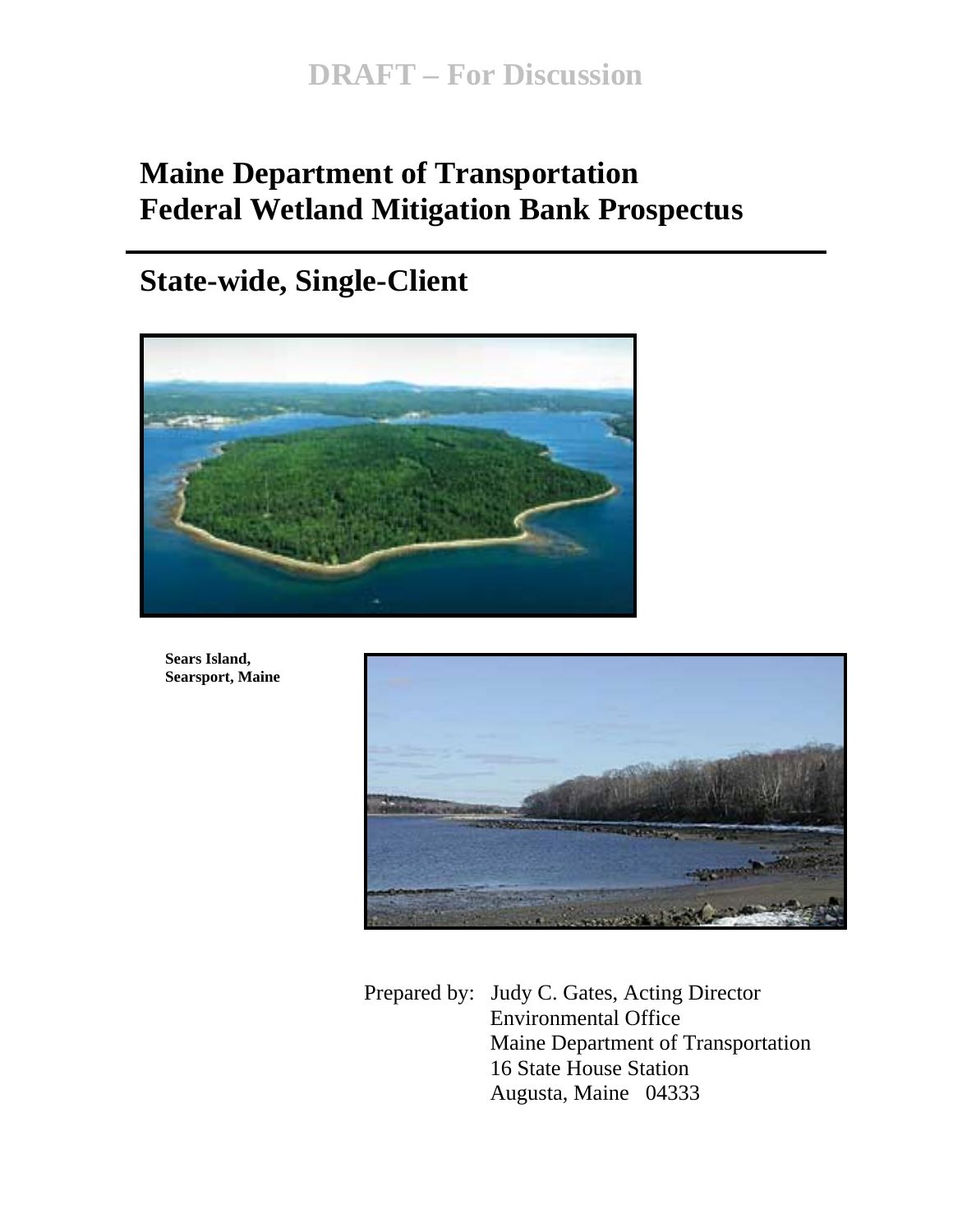# **TABLE OF CONTENTS**

| 1.0 |     |                                                     |   |
|-----|-----|-----------------------------------------------------|---|
| 2.0 |     |                                                     |   |
|     | 2.1 |                                                     |   |
|     |     |                                                     |   |
|     |     | 2.1.2 Cultural Character & History _______________8 |   |
|     |     | 2.1.3 Looking to the Future                         | 9 |
|     | 2.2 |                                                     |   |
|     | 2.3 |                                                     |   |
| 3.0 |     |                                                     |   |
|     | 3.1 |                                                     |   |
|     | 3.2 |                                                     |   |
|     | 3.3 | Relationship to State Mitigation Bank and           |   |
|     |     | Natural Resource Mitigation Program__________14     |   |
| 4.0 |     |                                                     |   |
|     | 4.1 | Crediting and Debiting Procedures______________14   |   |
|     | 4.2 | Monitoring Requirements ________________________15  |   |
|     | 4.3 | Long-term Maintenance Requirements &                |   |
|     |     |                                                     |   |

## **LIST OF TABLES**

| Table 1: Summary Table                                    |  |
|-----------------------------------------------------------|--|
| Table 2: List of State or Federal Endangered Species with |  |
| documented presence on Sears Island                       |  |
| Table 3: Sample of Past, Current and Proposed MaineDOT    |  |
| Capital Projects Coastal Routes from Lincolnville to      |  |
| Castine from 2004 to 2014                                 |  |
|                                                           |  |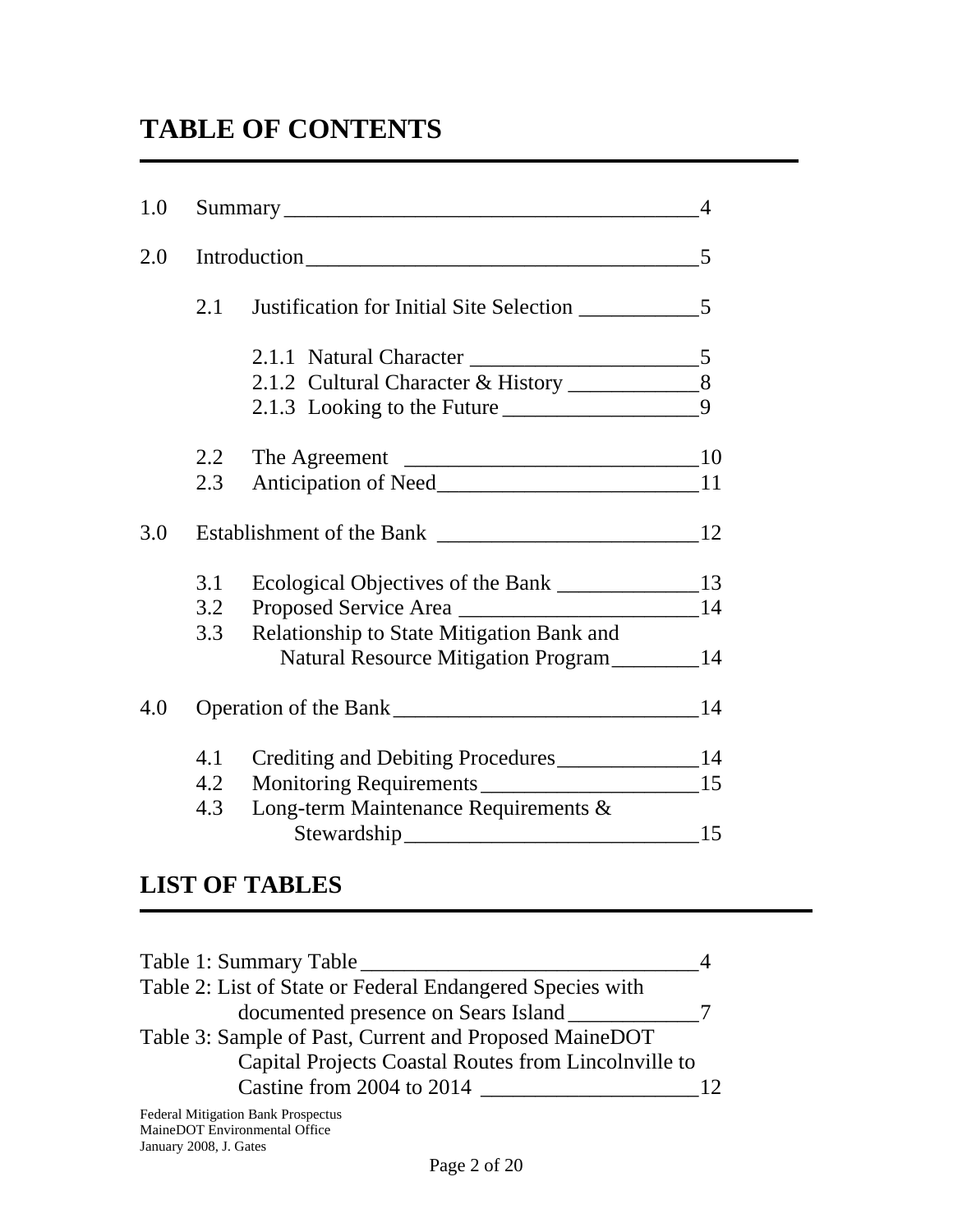## **LIST OF FIGURES**

| Figure 1: Location of Sears Island                             |  |
|----------------------------------------------------------------|--|
| Figure 2: Photo comparison of Searsport and Belfast Harbors 10 |  |

### **APPENDIX**

Appendix A: Sears Island Planning Initiative Steering Committee Consensus Agreement \_\_\_\_\_\_\_\_\_\_\_\_16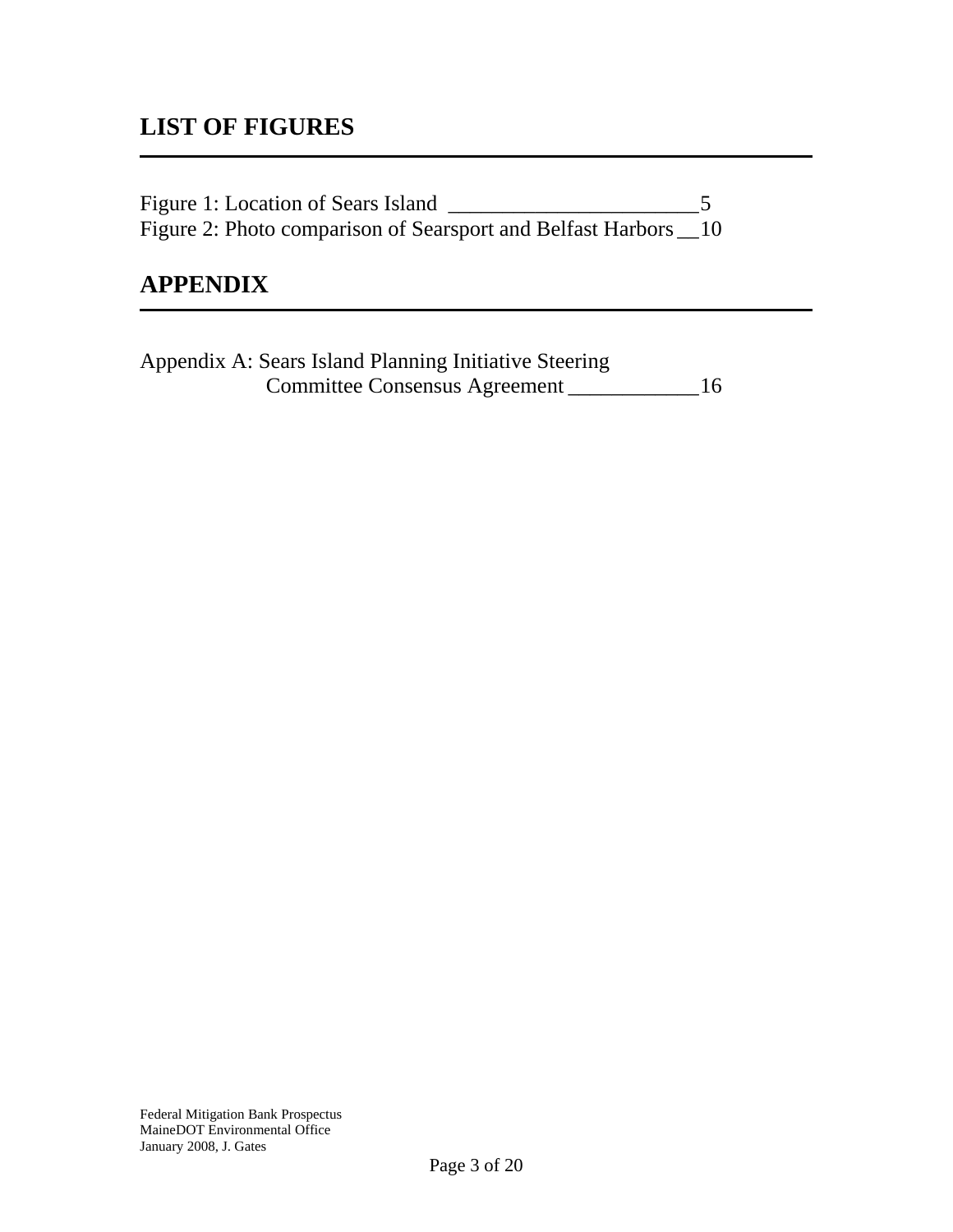# **1.0 Summary**

**Table 1: Summary Table** 

| Ownership                                     | Maine Department of Transportation            |  |
|-----------------------------------------------|-----------------------------------------------|--|
| <b>Type of Bank</b>                           | Single Client                                 |  |
| <b>Purpose of Bank</b>                        | Mitigation of natural resource impacts        |  |
|                                               | associated with state transportation projects |  |
| Location                                      | Sears Island, Town of Searsport               |  |
|                                               |                                               |  |
| <b>Driving Directions</b>                     | From Belfast, take Route 1/3 north            |  |
|                                               | approximately 2.5 miles past Searsport to     |  |
|                                               | Road. Turn right onto Road and proceed        |  |
|                                               | across causeway onto Sears Island             |  |
| <b>Land Use</b>                               | By permission of MaineDOT, the parcel         |  |
|                                               | has been used primarily for recreation.       |  |
| <b>Size of Parcel</b>                         | 941 acres                                     |  |
| <b>Wetland Area</b>                           | Approximately 223 acres                       |  |
| <b>Type of Wetlands on Site</b>               | PEM, PFO, SS. EEM, S, LUC                     |  |
| <b>Site Description</b>                       | Sears Island is the largest uninhabited       |  |
|                                               | island on the coast of Maine, encompassing    |  |
|                                               | 941 acres above mean high water, with five    |  |
|                                               | miles of coastline. Central ridge elevation   |  |
|                                               | is 185 feet.                                  |  |
| <b>Mitigation Bank Goals &amp; Objectives</b> | Initially the preservation and restoration of |  |
|                                               | a unique natural resource; Overall goals      |  |
|                                               | and objectives include more effective state-  |  |
|                                               | wide mitigation opportunities                 |  |
| <b>Service Area</b>                           | State-wide                                    |  |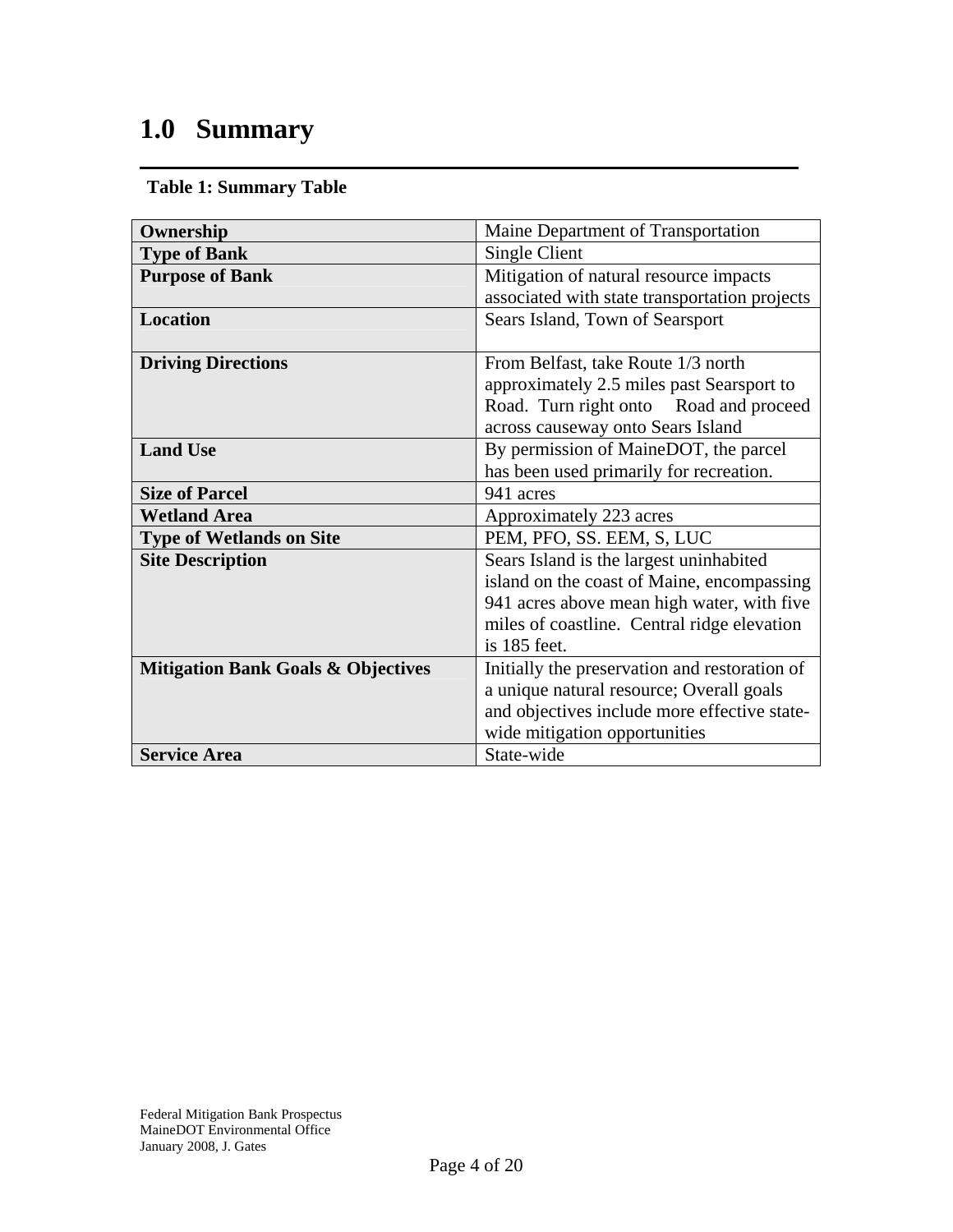## **2.0 Introduction**

On the Maine coast, directly offshore of the Town of Searsport, lays the largest uninhabited island on the eastern U.S. seaboard. Although known to earlier inhabitants as "Wassumkeag" or "place of shining sands", the island is now known as Sears Island. This island is quiet and predominantly wild. It comprises 941 acres above mean high water bordered by five miles of coastline. It's high point of land is a central ridge rising to 185 feet above mean sea level, enhancing the island's visibility from numerous vantage points on and around Penobscot Bay. In addition to its unique history and character, Sears Island hosts a rich and diverse natural ecosystem. The ecological diversity that characterizes the island is in effect a microcosm of the unique Penobscot Bay ecosystem. It is Sears Island's unique natural and cultural character and history that makes a substantial portion of the island suitable for preservation.

#### **Figure 1: Location of Sears Island.**



## **2.1 Justification for Site Selection**

#### 2.1.1 Natural Character

Penobscot Bay lies within a vegetative transition zone between the coastal spruce-fir ecosystem to the northeast and the northern hardwood-spruce forest region along the southwest coastal plain. Both types of forest communities are present on Sears Island, contained within both large, unfragmented blocks of forest and in smaller areas of forest

Federal Mitigation Bank Prospectus MaineDOT Environmental Office January 2008, J. Gates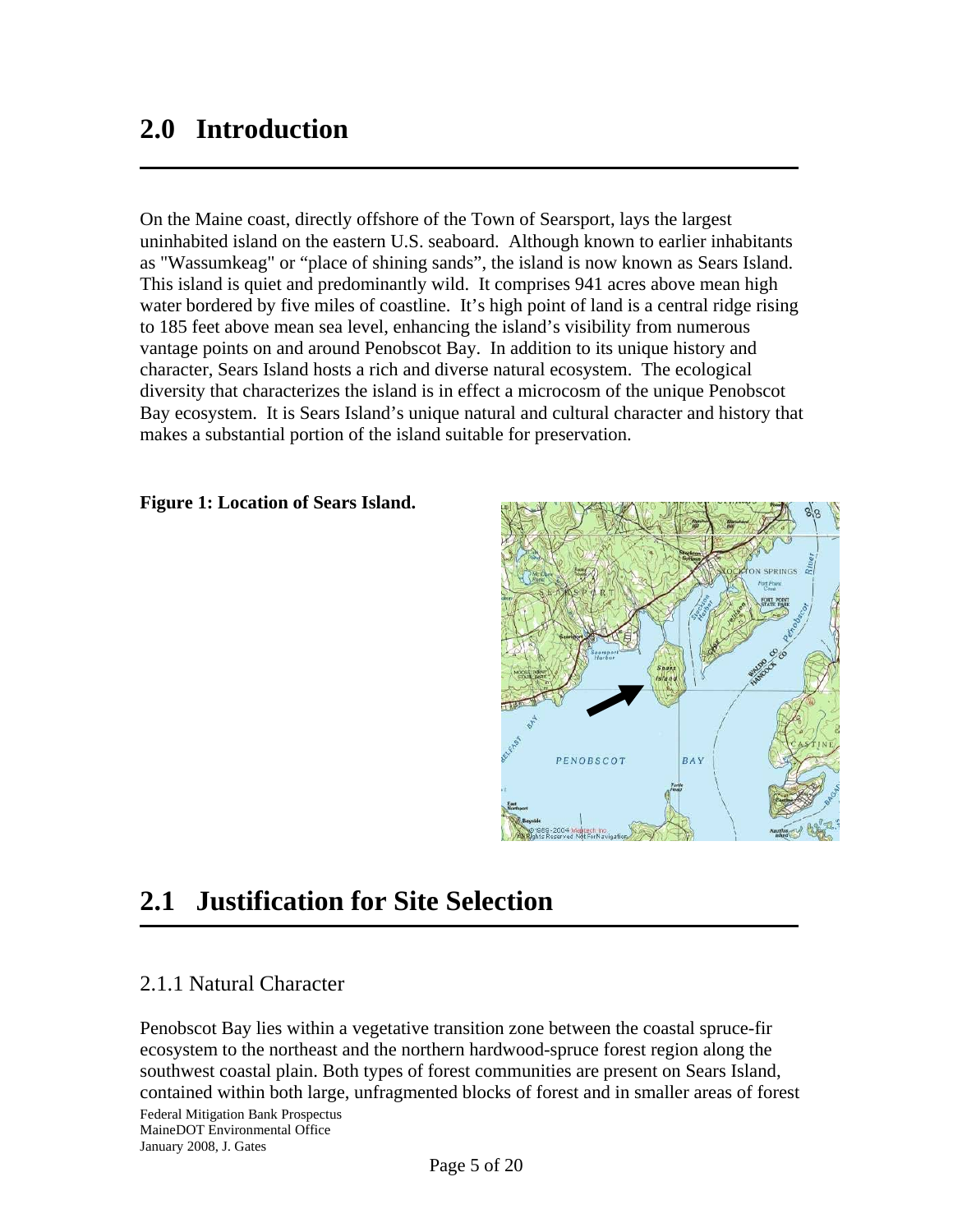interspersed with fields and open areas. While the large, unfragmented blocks are much larger than those typically found along the Maine coast, the mixed cover provides edge habitat and niche habitats for an unusually large array of wildlife.



Due to its location so near the mainland, Sears Island supports both mainland and island vegetation. Approximately 672.8 acres of the island is colonized by hardwood, softwood, and mixed wood forests, while alder swamps and shrub areas occupy approximately 70.2 acres. Other areas of the island are characterized by scrub and low shrub coastal communities (5.1 acres), upland herbaceous communities (38.7 acres), fern meadows (66.8 acres), salt marsh areas (7 acres), and rocky shoreline and beach (17.5 acres). Only approximately 38 acres of the island is developed land.

A wetland delineation and characterization of Sears Island revealed 73 distinct wetland areas covering 223 acres of the island. Wetlands vary according to type and include palustrine forested, scrub-shrub, emergent, and salt marsh (estuarine emergent). Several small streams and one small freshwater pond are also part of the island's landscape. These wetlands also serve varying functions: groundwater recharge and discharge, shoreline stabilization, creation and exportation of nutrients and organic matter into Penobscot Bay, aquatic diversity, and wildlife/avian habitat. Intermixing of upland and wetland complexes and vegetation types augment the richness of the natural island communities. Offshore of the island, a strong correlation was noted between wetland discharge and eelgrass beds, with near sub-tidal beds thriving where wetland discharges reach the bay.



The diversity of Sears Island's natural ecosystems extends to its wildlife species as well as its vegetation communities. At least 168 species of birds, nine species of herptiles, and 28 of the 39 mammal species resident in New England have been documented on the island. At least six different species listed as state threatened or endangered, or federally endangered, inhabit the island (Table 2).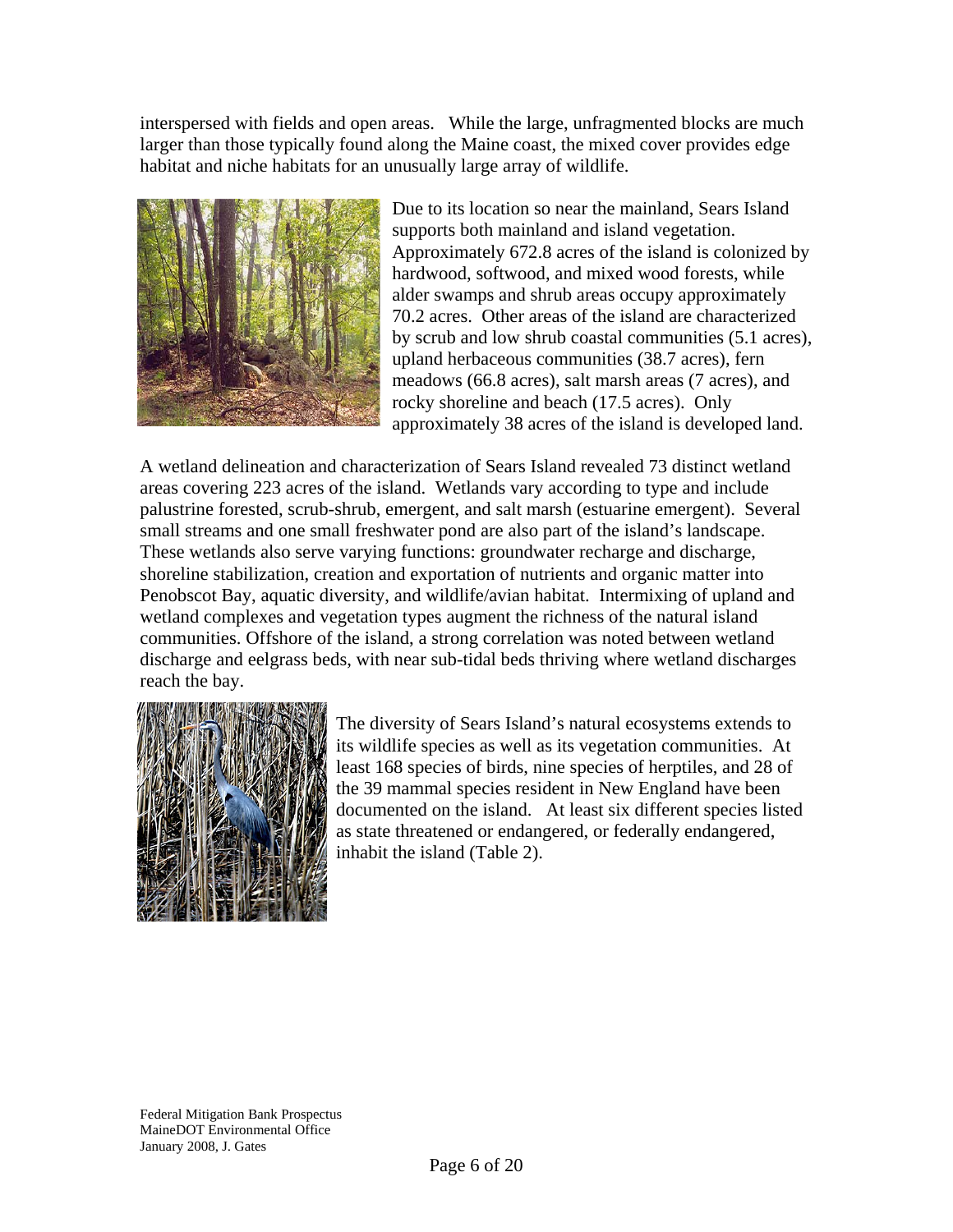| <b>Species type</b> | <b>Species Name</b>      | <b>Status</b>            |
|---------------------|--------------------------|--------------------------|
| <b>Bird</b>         | <b>Bald Eagle</b>        | State, threatened        |
|                     | Haliaeetus leucocephalus | Federal, endangered      |
|                     | Peregrine Falcon         | State, endangered        |
|                     | Falco peregrinus         | (breeding)<br>population |
|                     |                          | only)                    |
|                     | Great cormorant          | State, threatened        |
|                     | Phalacrocorax carbo      | (breeding)<br>population |
|                     |                          | only)                    |
|                     | Barrow's goldeneye       | State, threatened        |
|                     | Bucephala islandica      |                          |
|                     | Least tern               | State, endangered        |
|                     | Sterna antillarum        |                          |
| Fish                | Atlantic salmon          | Federal, endangered      |
|                     |                          |                          |
|                     | Salmo salar              |                          |
|                     |                          |                          |
|                     |                          |                          |
| Plant               | Carex Silicea            | State, rare              |

**Table 2: List of State or Federal Endangered Species with documented presence on Sears Island.** 



The intertidal zone surrounding Sears Island is a mix of coarse cobble, sand, and sand and gravel beaches. Hard substrate areas support 29 species of marine fauna, while soft substrate areas support 114 species, including mollusks, bivalves, and marine worms. Subtidal areas around the island are colonized primarily by mussel beds and red algae, with occasional occurrences of kelp and sea urchins.

Federal Mitigation Bank Prospectus MaineDOT Environmental Office Eelgrass beds are found around the entire perimeter of the island and play an important role in the benthic community associated with Sears Island. These beds serve as habitat for several invertebrate and fish species as well as food sources for migratory waterfowl and shorebirds. Eelgrass beds stabilize sediments and other features that comprise the subtidal substrates; play a key role in the nutrient cycle and the production of biomass; and mediate both short and long-term biological and chemical interactions within the marine ecosystem. The marine area around Sears Island is designated by the National Marine Fisheries Service as Essential Fish Habitat (EFH) for spawning, nursery and feeding of Atlantic salmon, Atlantic herring, Atlantic mackerel, winter flounder, Atlantic menhaden, alewife, striped bass, rainbow smelt, and other finfish. Historically the

January 2008, J. Gates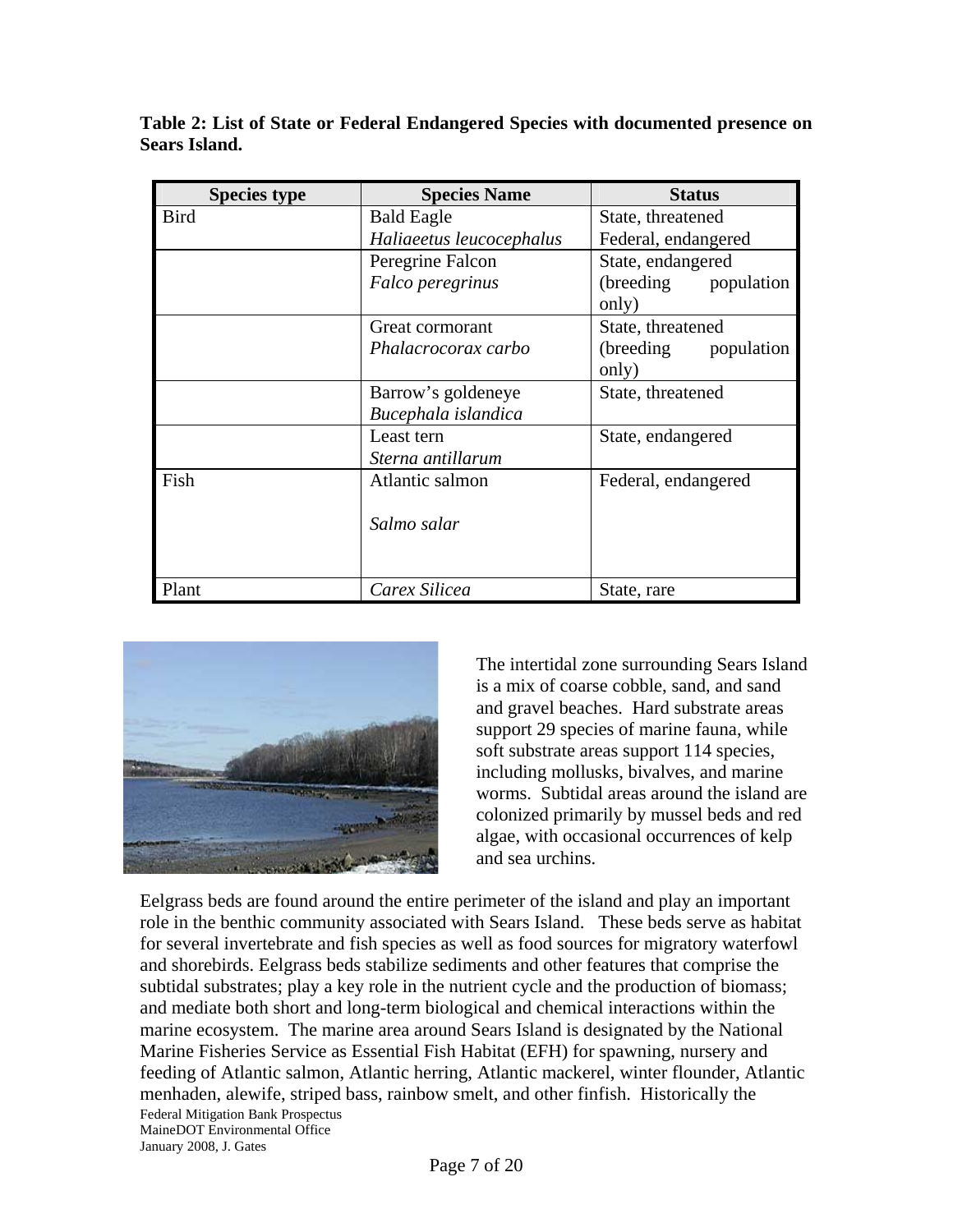eelgrass beds surrounding the island served as nursery habitat for cod and haddock, and despite their decline in numbers these species remain on the list of EFH species.



The aesthetic appeal of Sears Island can be appreciated from the island or looking toward the island from various public vantage points around upper Penobscot Bay. Sears Island is a central feature of views from the City of Belfast's City Park and Moose Point State Park as well as from Sprague's Beach in the Town of

Islesboro, itself an island. There are innumerable public vantages from which Sears Island adds to the unique character of the Maine Coast, whether viewed from U.S. Route 1 or the open water of the Penobscot Bay.

Within the context of its larger geographic setting, protection of parts of Sears Island would add a significant jewel into the conservation efforts already underway to protect the scenic and natural character of the upper bay. Some of the largest tracts of protected acres around Penobscot Bay are located in close proximity to Sears Island, including the Holbrook Island Sanctuary on Cape Rosier (1400 acres); Turtle Head Environmental Education Sanctuary owned by the Islesboro Islands Trust just south of Sears Island (27 acres); Maine Coast Heritage Trust's Hatch Natural Area (96.5 acres) and the Castine Land Trust's Henderson Natural Area (90 acres).

### 2.1.2 Cultural Character & History

Although preservation of a large portion of Sears Island is proposed as mitigation for future wetland impacts, MaineDOT recognizes that a significant function of both the wetland and upland areas on the island is scenic and cultural value. And so it seems appropriate to devote a section of this prospectus to describing the cultural value and historical significance of the island.



Despite being the largest undeveloped island left on the east coast, archeological evidence suggests that Sears Island has known human use for at least 3,600 years. Around 1730, the island was christened Brigadier's Island by its first recorded colonial owner, Samuel Waldo. Settlers raised cattle and sheep, built boats and even reportedly ran rum from the island, practices that continued after Henry Knox acquired the island in 1794 and transferred ownership to David Sears in 1813. In 1845 the town of Searsport was incorporated and the island was renamed Sears Island. At its agricultural peak in 1880, Sears Island had 140 acres of tilled land, 600 acres of pasture and orchard, and 200 acres of woodland. There are remnants of fieldstone foundations from an early 19<sup>th</sup>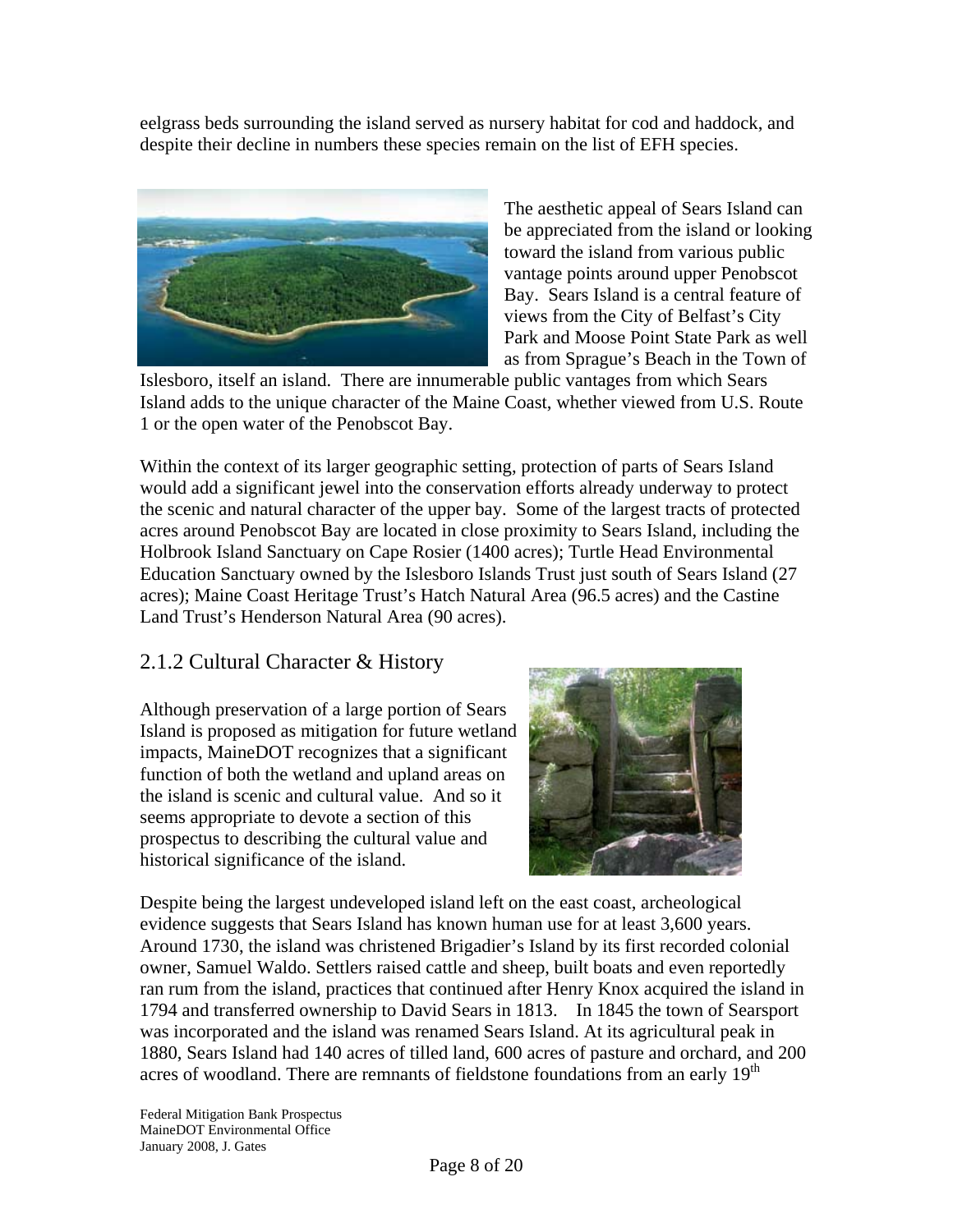century farm and out-buildings in the north-central area of the island. Another foundation related to the Sears family's Victorian summer house is found on the south end of the island. Descendants of David Sears, the founder of Searsport, continued to occupy the island until the end of the  $19<sup>th</sup>$  century, at which point local mainland residents began using Sears Island for recreation, hunting, and fishing. The Bangor and Aroostook Railroad acquired the island in 1905 and it reverted to a mostly natural condition under their ownership while different uses of the island were debated. Many of those uses would have involved extensive conversion of the island to commercial uses, such as an oil refinery, nuclear power plant, or coal fired power plant. Then, as now, each development proposal for Sears Island spawned vigorous and contentious public debate.

In 1978, the State of Maine adopted a Three Port Strategy that would concentrate public investment in the deep water ports of Portland, Searsport, and Eastport. Following several takings by eminent domain and in light of the strategy, MaineDOT constructed an access road to a proposed port location on Sears Island, but following minor site work the proposal was withdrawn in early 1996 under a cloud of controversy. Despite the failure of this port proposal, Governor Angus King continued to advocate for state purchase of the remainder of the island, noting its unique natural character as well as its strategic location. In 1997, the Maine legislature voted to enact LD 1137- HP 0832, which provided for half of the \$4 million dollar purchase price from surplus balance of the state's General Fund. With the Federal Highway Administration providing the remainder of the funds in the form of a loan to MaineDOT, which was named as the island's steward, Sears Island once again transferred ownership without a clear vision for its future.

### 2.1.3 Looking to the Future

While the relatively pristine, undeveloped nature of land along the upper bay provides large blocks of habitat for a diverse ecosystem, it also provides opportunity for a number of intensive land uses. Since the development of the state's Three-Port Strategy in 1978, MaineDOT has anticipated the need to supplement an existing port at Mack Point. Given its proximity to the existing facilities at Mack Point and its near shore deepwater, siting a shipping and distribution facility on Sears Island remains a viable proposal.



Just as Sears Island sits at the nexus between coastal ecotypes, Searsport and Upper Penobscot Bay reflect a gradual transition from Maine's Mid-coast to Downeast areas. While the Mid-coast area extending from Brunswick to Prospect has experienced dramatic growth in those living and vacationing along its shorelines, coastal areas of Upper Penobscot Bay and Downeast Maine remain undeveloped by comparison. By

Federal Mitigation Bank Prospectus MaineDOT Environmental Office January 2008, J. Gates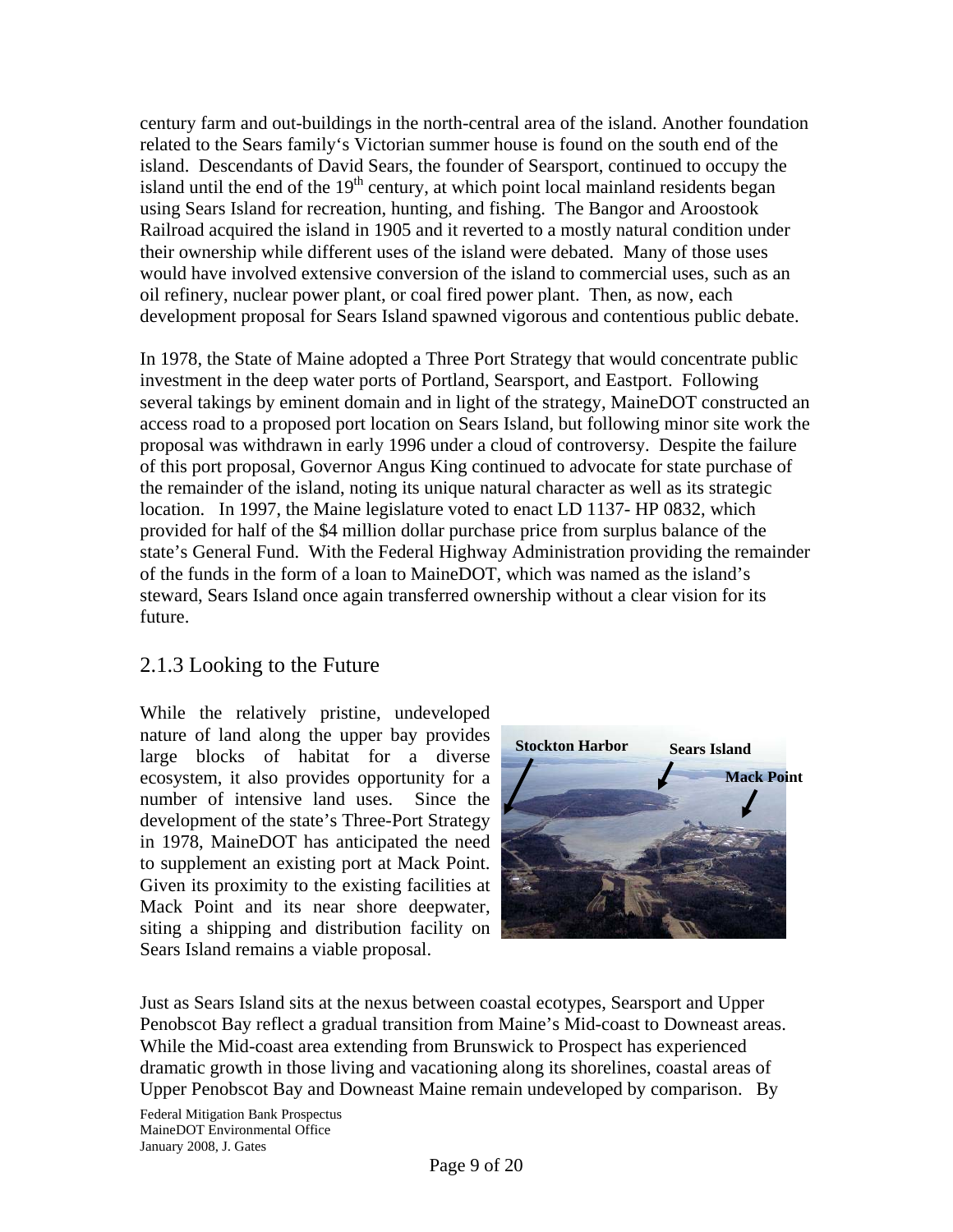comparing landward views of Searsport to the next harbor town to its south, Belfast, the potential for change to natural environments as waterfront development moves north becomes clear (Figure 2). While waterfront and near coastal properties continue to soar in value, the cost of conservation land also increases. Working together with a diverse coalition of conservation groups, local residents, state and federal agencies, MaineDOT proposes to add certainty to Sears Island's future by preserving as many as 600 acres of the island in perpetuity through a federal mitigation banking instrument.

**Figure 2: Photo comparison of Stockton and Belfast Harbors.** 

## **2.2 The Agreement**

Although discussion of stakeholder agreements and processes is not typical for a mitigation bank prospectus, it is the complex and contentious history of conflict over potential uses of Sears Island that have led to this proposal. As such, without delving too deeply into the history of past conflicts, some recent context is important to understanding the spirit in which MaineDOT requests approval of a federal mitigation banking instrument with Sears Island at its center.

In April 2005, the Town of Searsport and MaineDOT jointly resolved through a Memorandum of Understanding (MOU) that MaineDOT, "on behalf of the people of Maine, has both the responsibility and the authority to plan for the island's use, in consideration of the goals of the town of Searsport, citizens of the larger region, and of the state as a whole" (Town of Searsport, 2005). The Town of Searsport appointed a local committee, known as the Sears Island Alternative Uses Committee (SAIUC), to cooperate with MaineDOT at arriving at a mutually agreeable concept for future use of Sears Island, and to advise its Board of Selectmen and the Searsport Comprehensive Planning Committee. The cooperative process codified in the MOU is also subject to a statewide public participation process. On May 7, 2007, stakeholders working together as the Sears Island Planning Initiative Steering Committee submitted a Consensus Agreement (Appendix A) to Governor John Baldacci. In this Agreement, signed April 17, 2007 as amended April 27, 2007, the stakeholders established the intent of MaineDOT and the Town of Searsport to appoint a Joint Use Planning Committee

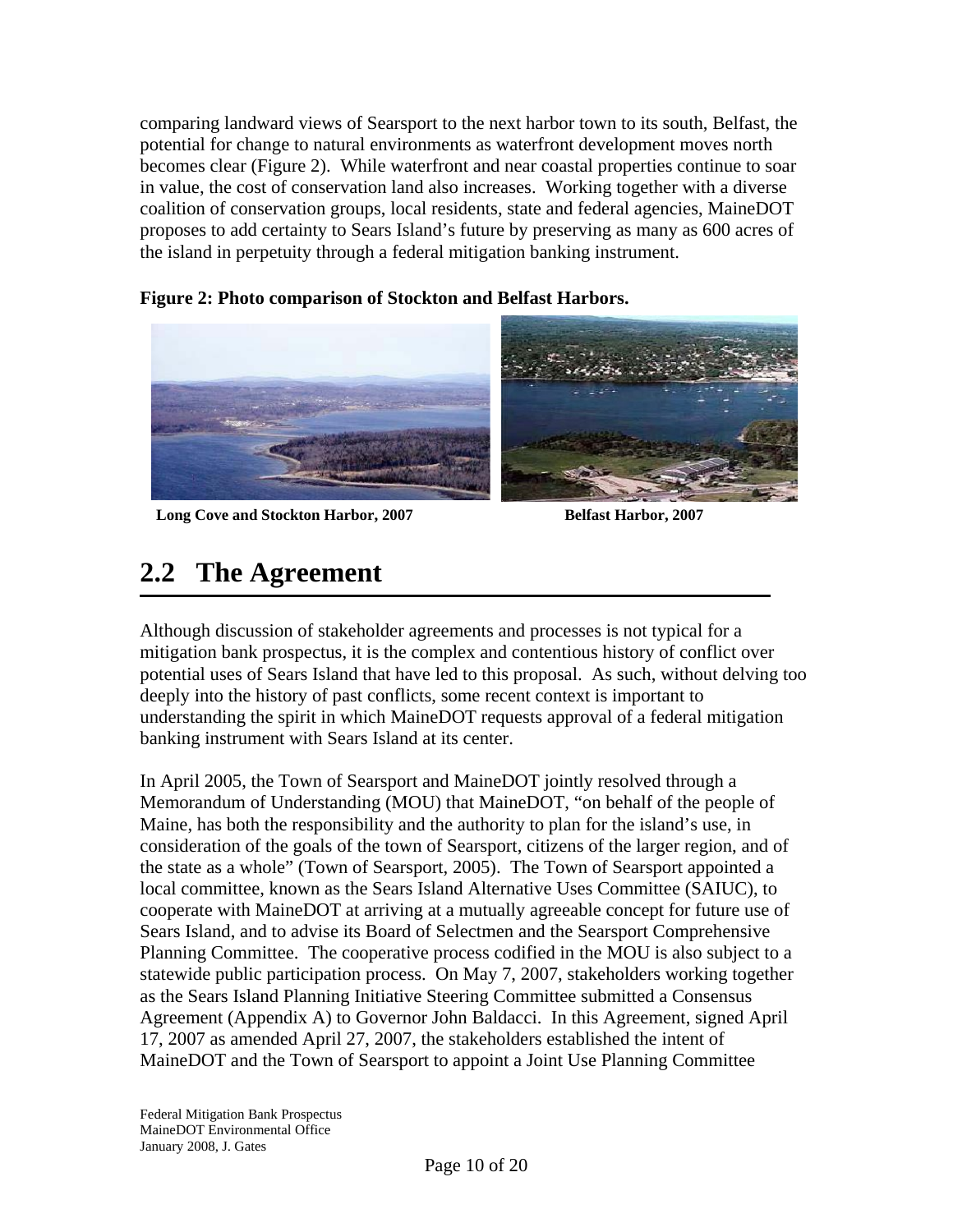(JUPC) with balanced representation by conservation and port development interests, and include local, state, and federal government representatives.

Section 3 of the Consensus Agreement states that MaineDOT, the Town of Searsport, and appropriate others will "provide for light recreation, education, and conservation facilities on a portion of the island by conveyance of an easement covering that area." Under the Agreement, this easement must be finalized by the Joint Use Planning Committee within twelve months of the date of its creation. MaineDOT proposes that the most effective way to provide for these specified uses is to place approximately 600 acres of the 941 acre island under a conservation easement into perpetuity. This area would encompass land on the easterly portion of Sears Island, initially reserving 341 acres for port development.

## **2.3 Anticipation of Need**

Both the MOU and the Consensus Agreement recognize the continued need for additional marine transportation capacity along this area of the Maine Coast. MaineDOT continues to actively work collaboratively with interested parties to evaluate Mack Point and/or Sears Island for a cargo/container port. Under the Consensus Agreement, MaineDOT is charged with investigating several options for further development of Mack Point, including additional land acquisition and the feasibility of building a marginal pier over Long Cove. Regardless of how development occurs, and the degree of alternatives analyses, avoidance and minimization, impacts to natural resources are likely to occur as a result of further development on either site. Given the proximity of potential impacts to the proposed Sears Island preservation area and the ecological uniqueness of the island's natural character, it seems a suitable match for functions, values and ecotypes. To provide a sampling of projects potentially requiring mitigation, Table 3 lists MaineDOT capital projects undertaken within the last five years, currently underway, or proposed for the next six years. This table includes only those projects located in the coastal region adjacent to Sears Island, from Lincolnville to Castine. Given fiscal and political uncertainties, this list of projects represents neither a commitment to construct nor the limit of possible projects, but provides context for the relative amount of activity expected. Because this bank is proposed as a state-wide mitigation tool, the entirety of MaineDOT's capital and maintenance work plan could be considered on a case-by-case basis.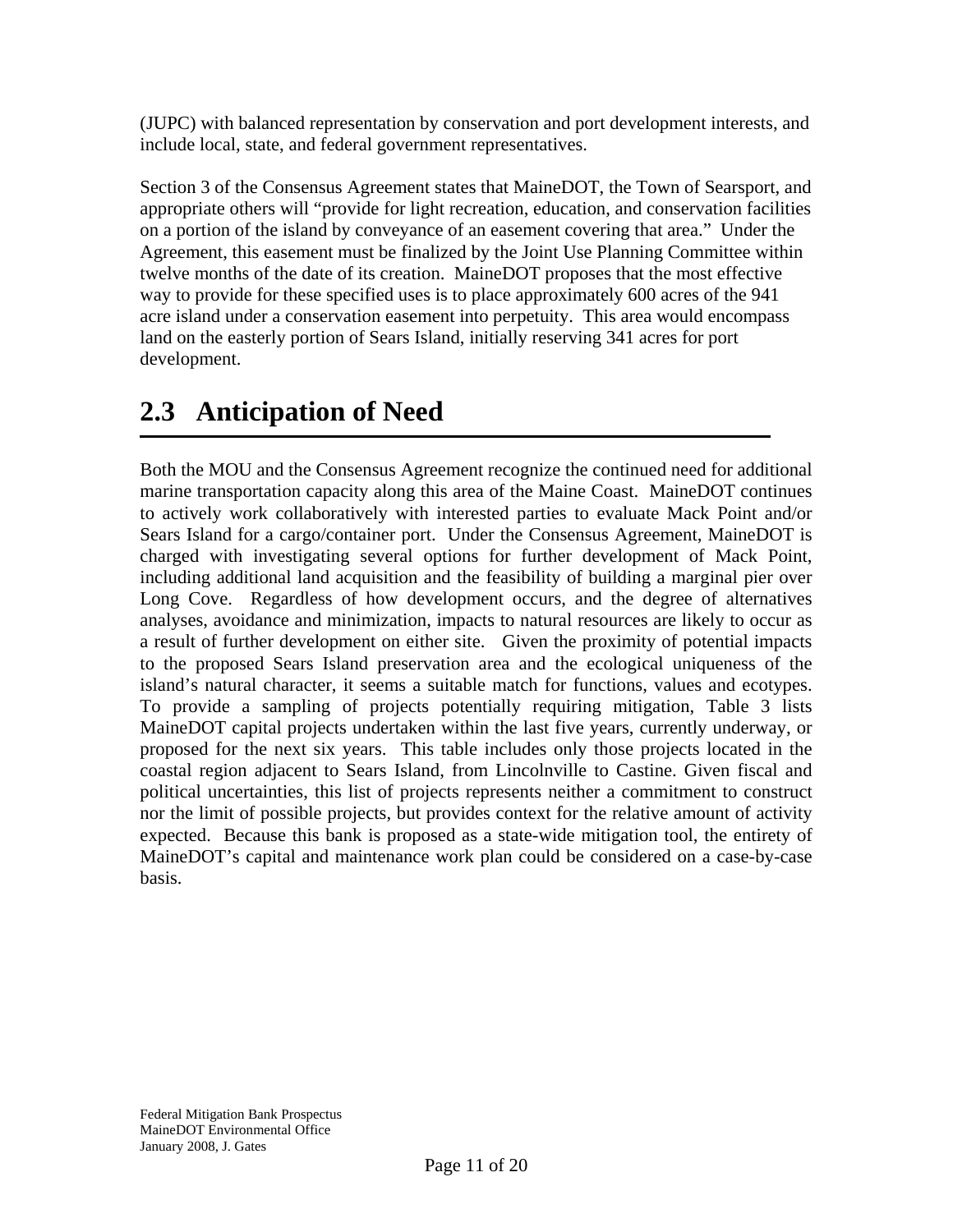**Table 3: Sample of Past, Current and Proposed MaineDOT Capital Projects Coastal Routes from Lincolnville to Castine from 2004 to 2014.** 

| <b>Town</b>             | <b>Project description</b>                       | <b>Status</b>     |
|-------------------------|--------------------------------------------------|-------------------|
| Lincolnville            | Lincolnville Beach bridge<br>replacement         | Current work plan |
|                         | Ferry slip improvements/replacement              | Proposed          |
| <b>Belfast</b>          | Bike/pedestrian improvements                     | Current work plan |
| Searsport               | Sears Island port development                    | Proposed          |
| <b>Stockton Springs</b> | Prospect-Verona bridge<br>replacement/demolition | Ongoing           |
|                         | Bike/pedestrian improvements                     | Current work plan |
|                         | Route 3 improvements                             | Proposed          |
| Trenton                 | Intermodal facility                              | Current work plan |
| Bangor-Ellsworth        | I-395 connector                                  | Proposed          |

# **3.0 Establishment of the Bank**

MaineDOT proposes that as many as 600 acres of Sears Island become the foundation for a federal mitigation bank via execution of a conservation easement.

Natural resources found on and around Sears Island have been described in detail through the years. Although the wetland delineations and other characterizations were largely performed in 1994, a comparison of the 1994 data to existing conditions verifies that the extent and condition of resources remains as previously described. Because of the expense of re-delineating 941 acres, MaineDOT proposes to rely primarily on the 1994 report prepared by Normandeau Associates, entitled "Sears Island Cargo Terminal Baseline Wildlife and Wetland Baseline Report: Volume I". This report contains wetland delineations and characterizations as well as habitat assessments, with more intensive studies undertaken in the northwest area of the island where more intensive development was under consideration.

As described in Section 2.1.1 of this prospectus, the wetland delineation and characterization of Sears Island revealed 73 distinct wetland areas covering 223 acres of the island. Wetlands vary according to type and include palustrine forested, scrub-shrub,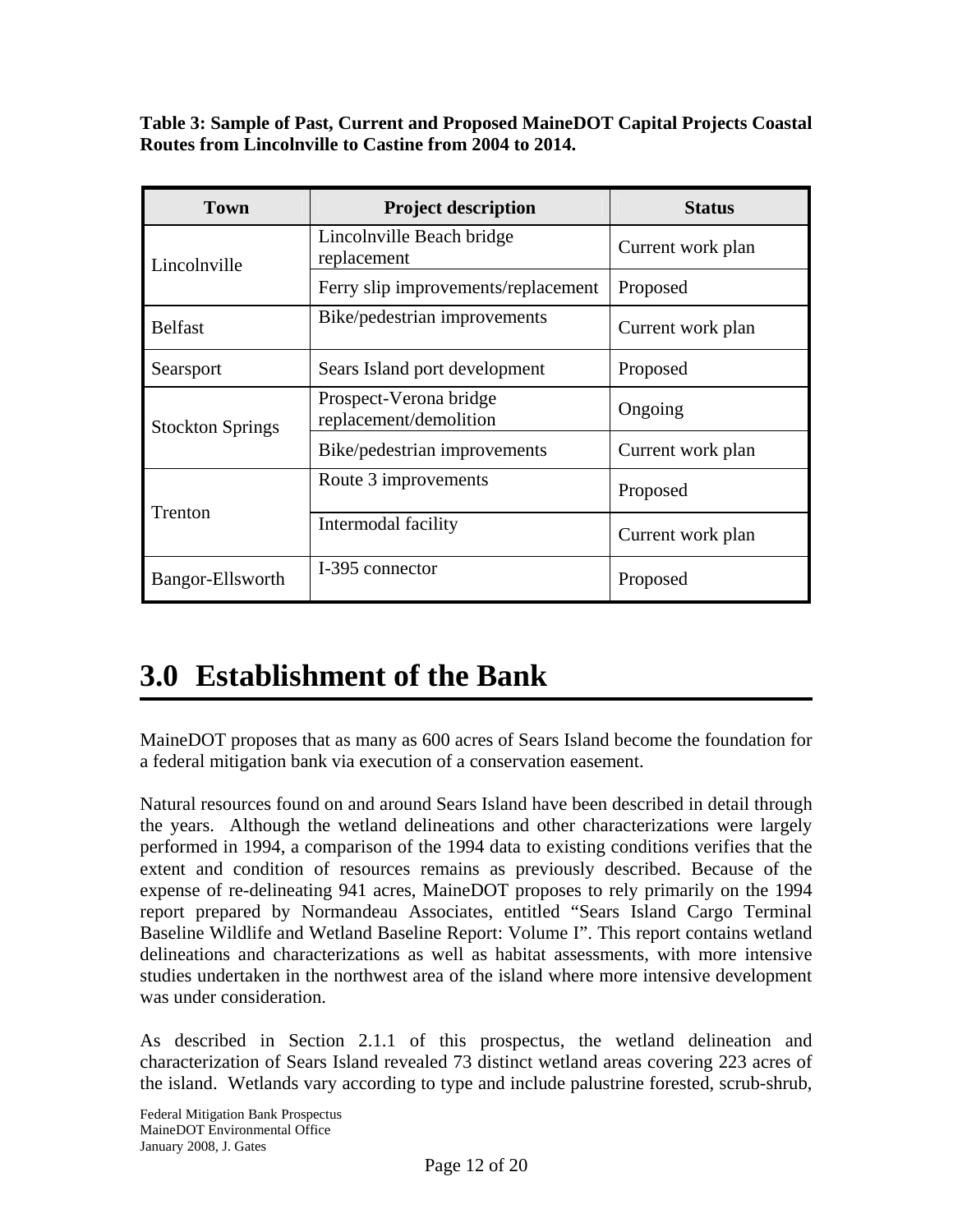emergent, and salt marsh (estuarine emergent). Several small streams and one small freshwater pond are also part of the island's landscape. These wetlands also serve varying functions: groundwater recharge and discharge, shoreline stabilization, creation and exportation of nutrients and organic matter into Penobscot Bay, aquatic diversity, and wildlife/avian habitat. Intermixing of upland and wetland complexes and vegetation types augment the richness of the natural island communities. The diversity of Sears Island's ecosystems extends to its wildlife species as well as its vegetation communities, and its richness is not just land-based but extends to intertidal and subtidal marine environments. Characteristics of the island's associated marine environment are described in more detail in the report entitled "Sears Island Dry Cargo Terminal Marine Resources Baseline Report – Preliminary SEIS Draft" (Normandeau Associates, 1994).

Given the Island's history of limited human activity, there are few wetland restoration and/or enhancement opportunities available. The MaineDOT Field Services Unit conducted a preliminary site search during the fall 2007 for likely mitigation options other than preservation. During this reconnaissance two potential wetland restoration sites were identified along with the possibility of some creation.

*Sear's Family Summer Cottage Site* – This site is located at the south end of the island and is across the center line road from the cellar hole of the Sear's Family summer cottage. The site is approximately ¼ acre and is composed of approximately 8500 s/y of fill. The abutting land is forested wetland made up of red maple, speckled alder, viburnum and winterberry. This site offers good possibilities for removal of the excess fill and restoring the forested wetland. This area was excavated in the early 1980's for soil/substrate analysis in connection with a nuclear power plant.

*Expansion of Existing Mitigation Site* – On the center line road there is a restoration site that was developed in 1996 as part of the mitigation for the Consent Decree. The site is located in the middle of the island and is made up of scrub-shrub wetland. There are restoration expansion possibilities on this site of approximately 1/8 acre. Depending upon the site's hydrology, there may be potential creation opportunities of 2-4 acres of forested and/or scrub-shrub wetland. This proposed creation site would need to be monitored with groundwater wells to determine adequate hydrology and the probability of success.

## **3.1 Ecological Objectives of the Bank**

As noted, Sears Island is ecologically diverse and geographically unique, making management of its values complex. Natural resources of note on the island include vernal pools, large forested blocks, freshwater wetlands, estuarine wetlands and intertidal habitats. The primary objective of this proposed banking instrument is to protect the richness and diversity of the preservation area, while allowing for uses such as recreation and education in a manner that leaves no footprint on sensitive environments or wildlife species.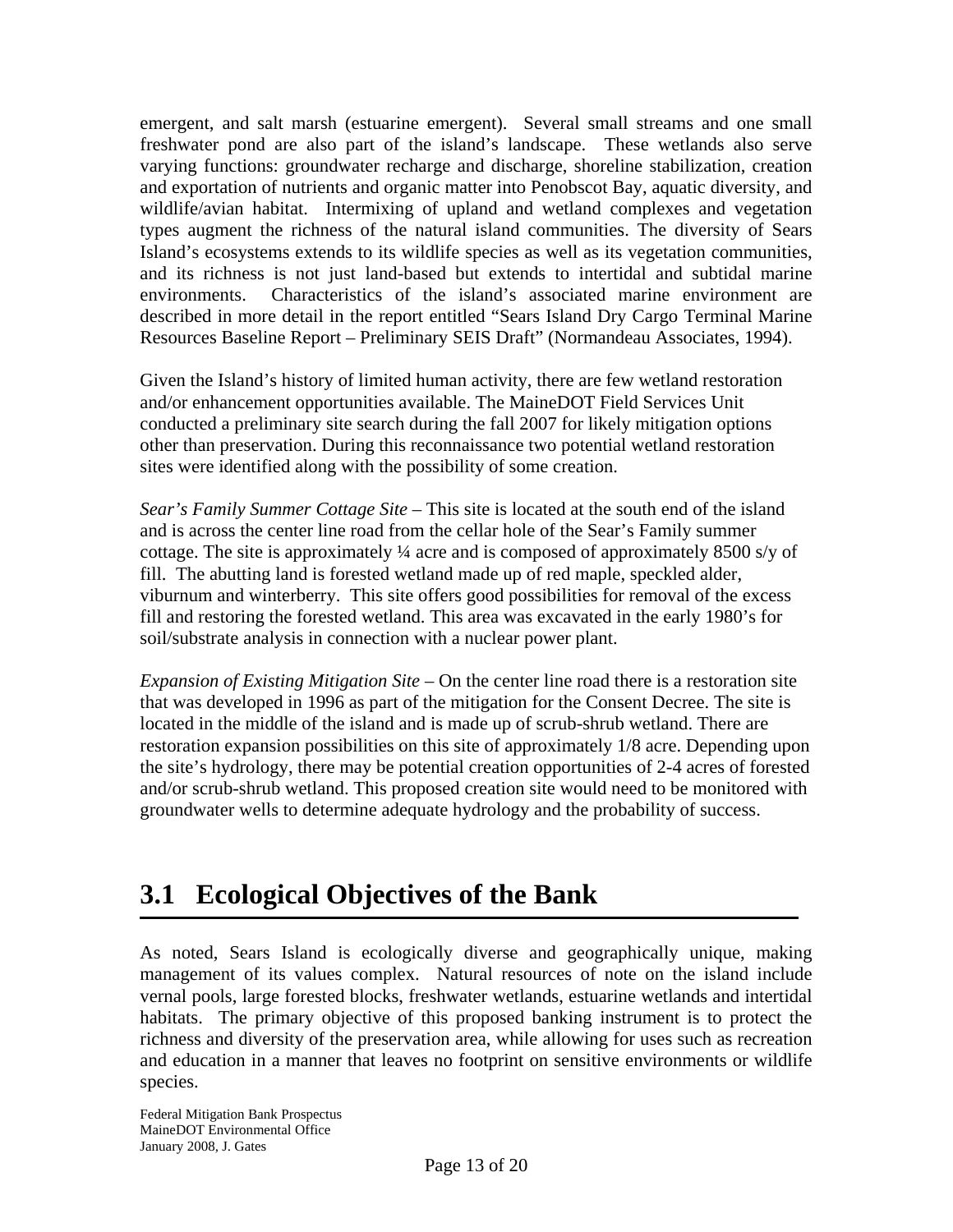## **3.2 Proposed Service Area**

Because on the whole, Maine is relatively rural and its highways span significant distances, watershed or bioregion specific mitigation banks are not practical. In addition, functions and values of impacted resources, particularly coastal resources, can be difficult to match to mitigation within any pre-specified distance. Considering these two conundrums, MaineDOT proposes that the service area for this federal mitigation bank be state-wide. Withdrawals for impact-specific mitigation will be determined at the time those impacts are under consideration through an application process or pre-application discussions with administrating and consulting federal agencies.

## **3.3 Relationship to State Mitigation Bank and In Lieu Fee Program**

Since December 2004, MaineDOT has operated the only state-approved wetland mitigation bank, which is administrated by the Maine Department of Environmental Protection (DEP) under Natural Resource Protection Act permit #L-21760-MB-A-N. Sears Island preservation area and any subsequent "deposits" to a federal mitigation bank would also augment MaineDOT's state mitigation bank.

Section 480-Z of Maine's Natural Resources Protection Act (38 M.R.S.A. §§ 480 A-BB) authorizes DEP to establish and operate an in lieu fee program for natural resource mitigation. Extensive input from an interagency workgroup that included representatives from DEP, state and federal resource agencies, ACOE, Maine State Planning Office, Federal Highway Administration and MaineDOT resulted in Maine's in lieu fee program becoming active in 2007. MaineDOT's federal mitigation bank is expected to provide benefits parallel to the in lieu fee program by enhancing its efforts to restore, enhance, replace, and preserve resources based on state-wide priorities established by the workgroup.

# **4.0 Operation of the Bank**

MaineDOT proposes that its federal mitigation bank operate in a similar manner to its state-approved bank to ensure consistency in monitoring and administration.

## **4.1 Crediting and Debiting Procedures**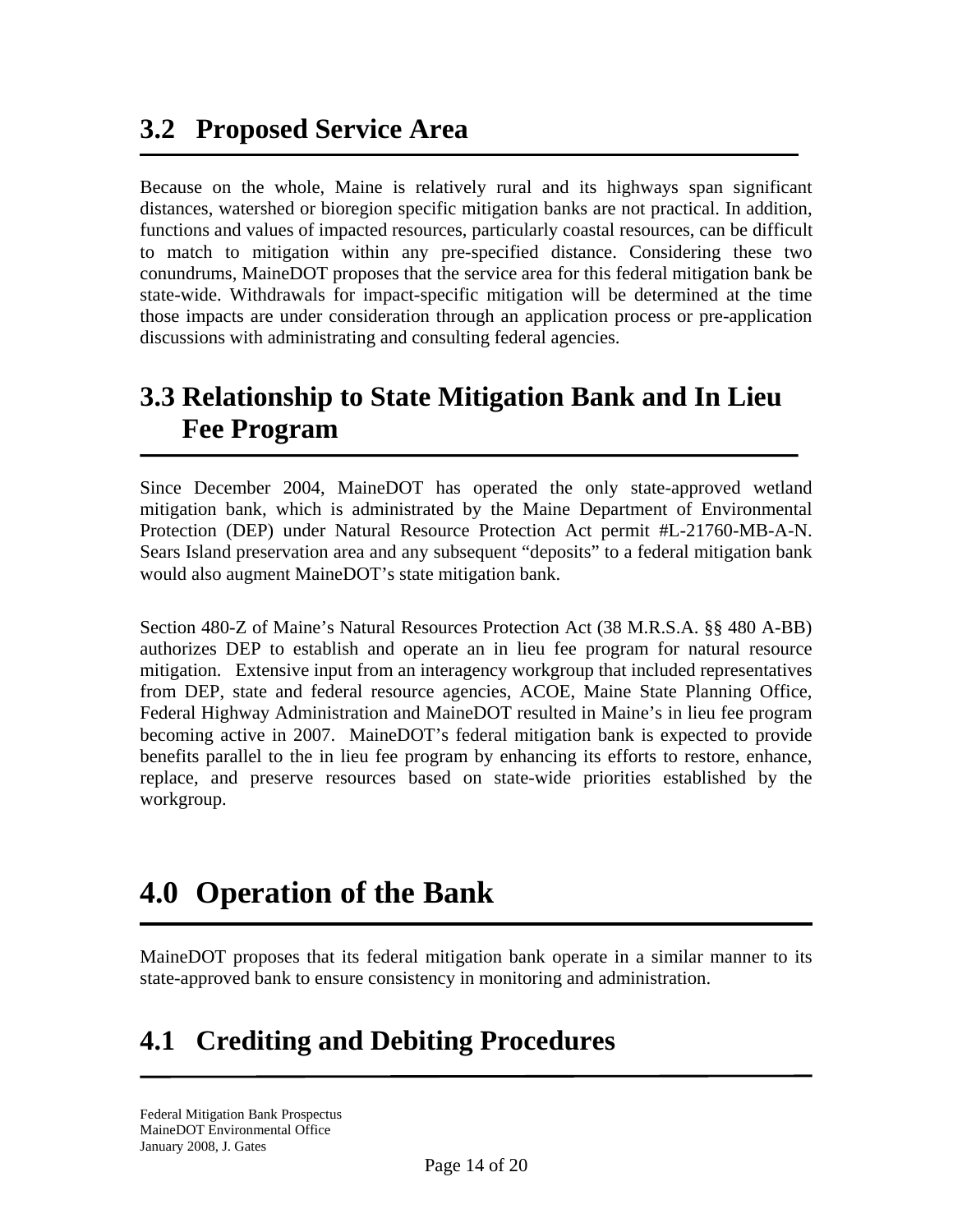Because this federal bank is proposed for single client use, no credits will be sold to entities outside of MaineDOT.

## **4.2 Monitoring Requirements**

Any restoration, enhancement or creation sites incorporated into the federal mitigation bank will be monitored according to the standard protocol of three years of monitoring following project completion, with a final year of monitoring in the fifth year. All banked sites will continue to be monitored once every five years or until all performance criteria are satisfied. If sites are developed in phases, each phase will be monitored and assessed separately; however, one monitoring report summarizing findings will be submitted to the appropriate regulatory agencies. Preservation parcels wholly owned by MaineDOT will be assessed every five years to assure that target functions and values are being met and agencies will be consulted on any necessary remediation (e.g., removal of storm debris).

Monitoring will include: establishing photo-points, measuring wetland areas using GPS, documenting water depths, noting presence or absence of wildlife, and collecting vegetation data. Methodologies proposed to assess restored, created, or enhanced wetland areas include point-intercept, frequency sampling, and stem counts.

## **4.3 Long-term Maintenance Requirements & Stewardship**

The MaineDOT federal mitigation bank is proposed as an inclusive state-wide banking program. On completion of all phases of mitigation construction, MaineDOT may opt to donate conserved land to a non-profit entity or state agency with a conservation mission. Several active land trusts, the Land for Maine's Future Program, The Nature Conservancy, and the Maine Department of Inland Fisheries and Wildlife are a few, but not all, examples of such entities that have demonstrated long-term restoration and landstewardship goals.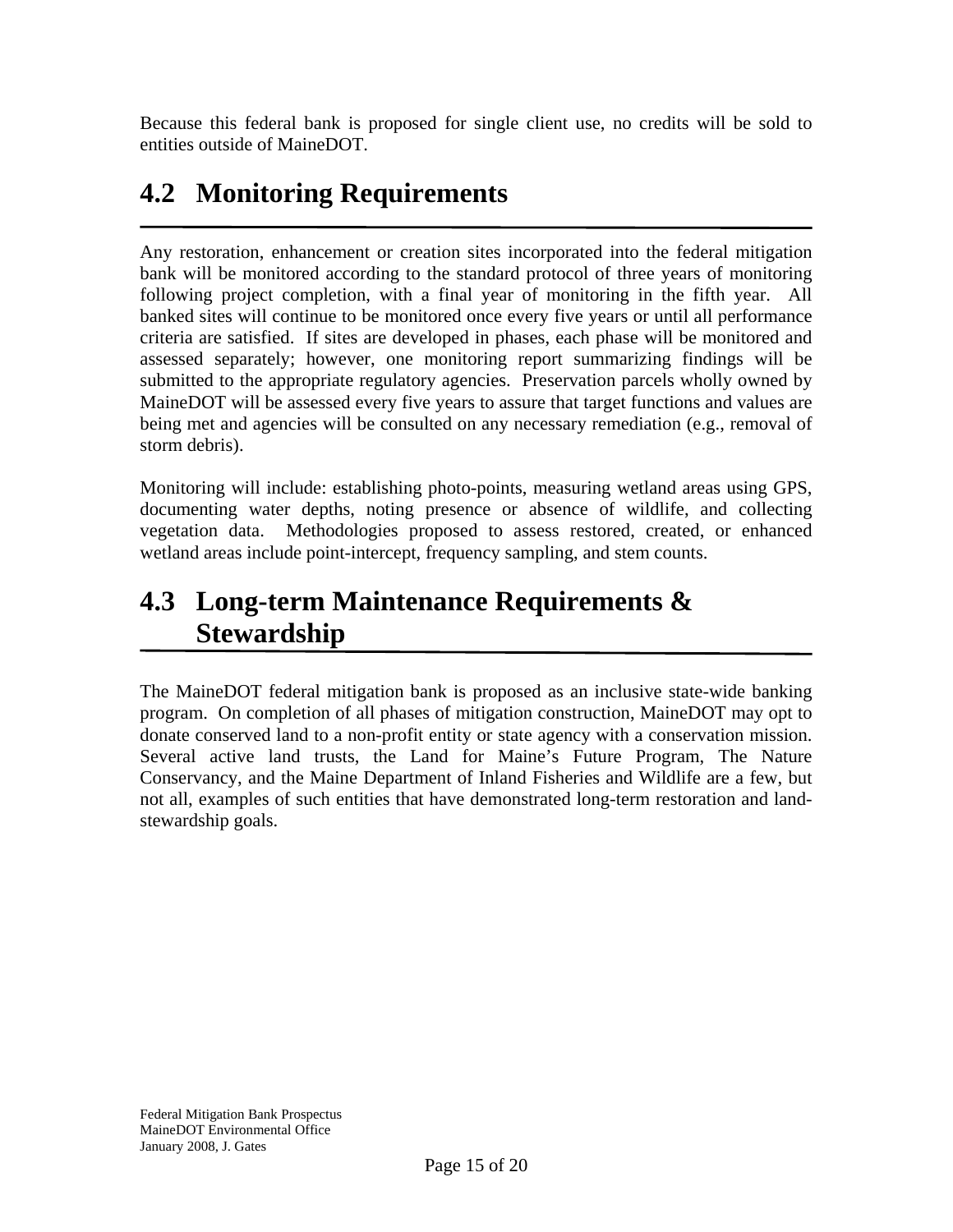#### **Appendix A**

### **SEARS ISLAND PLANNING INITIATIVE**

### **DRAFT STEERING COMMITTEE CONSENSUS AGREEMENT**

### **April 12, 2007 version\* (as amended at the April 27 SC meeting)**

### **Introduction**

In addressing its mission to develop a consensus report of recommended future land use activities for the 941-acre Sears Island, the Steering Committee has determined that appropriate uses for Mack Point and Sears Island are compatibly managed marine transportation, recreation, education and conservation.

Steering Committee members agree that the following elements and mechanisms are ways in which those uses should be implemented. All of these elements should be given equal weight and attention, and all should be vigorously pursued. They are numbered for identification purposes only, and the numbering implies no sequential ordering of timing or priority.

The undersigned Steering Committee stakeholders agree as follows:

**1) Appropriate and Inappropriate Uses for Sears Island:** The Steering Committee has determined that appropriate uses for Mack Point and Sears Island are compatibly managed marine transportation, recreation, education and conservation.

The Steering Committee acknowledges the position of Governor Baldacci that no LNG facility will be sited over the objection of local residents, and acknowledges that the majority of Searsport residents have clearly objected to siting such a facility within their community. The Steering Committee therefore agrees that no LNG facility of any kind would be an appropriate use for Sears Island.

The Steering Committee has also agreed that the following uses and activities are not appropriate for Sears Island: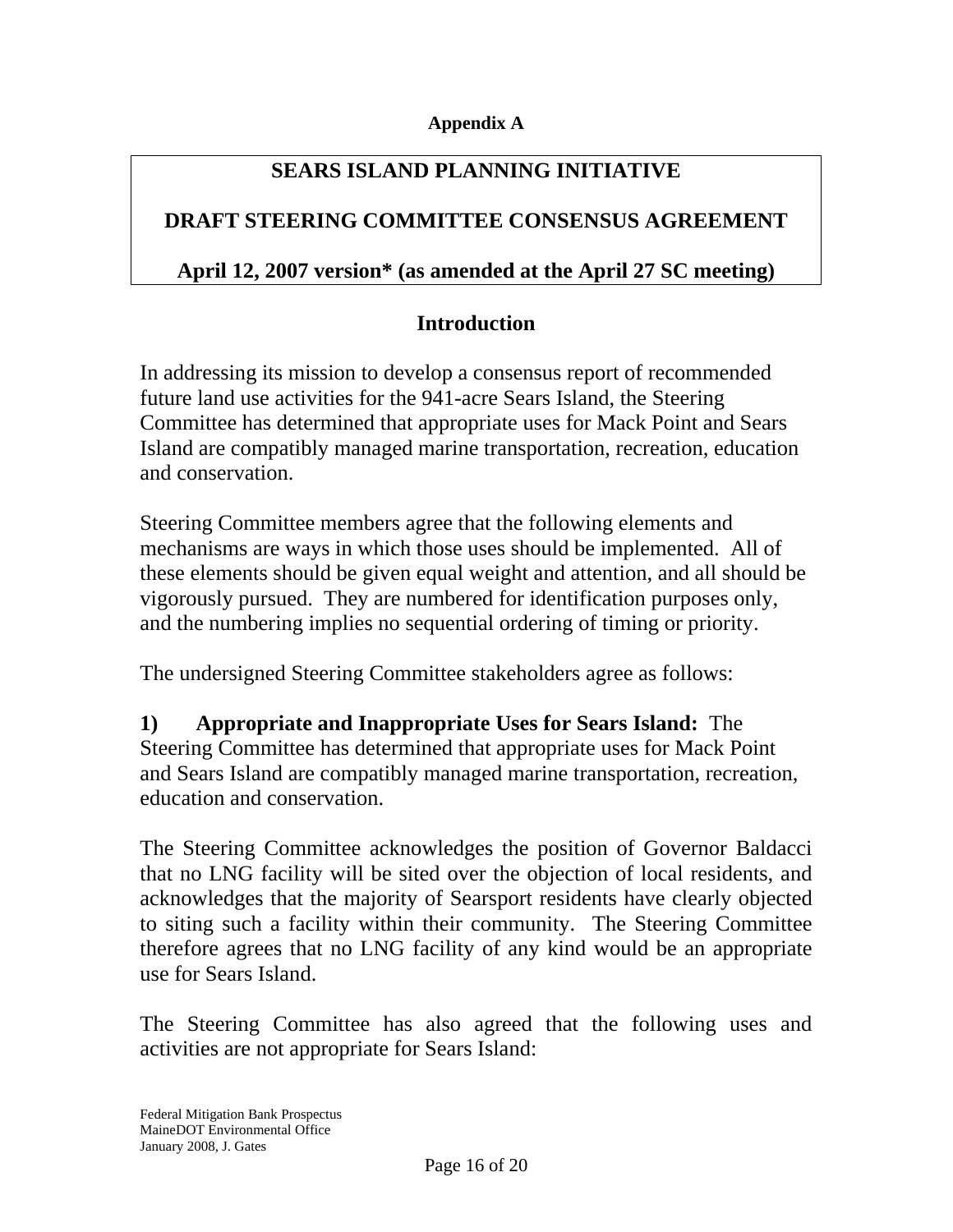- No demolition of the causeway.
- No unauthorized motor vehicle traffic.
- No residential development
- No nuclear power plants
- No coal-fired power or industrial plants
- No commercial retail or restaurants
- No casinos
- No chemical manufacturing
- No international airport, airstrip or helicopter landing area
- No overnight camping without a permit
- No gate fees for Maine residents.
- No permanent religious buildings
- No unauthorized cutting or harvesting of wood
- No marine transport of out-of-state or domestic garbage or construction waste to or from the island
- No incinerator
- No unlawful destruction of wetlands or habitat
- No soil harvesting

**2) Build out of Mack Point**: Mack Point shall be given preference as an alternative to port development on Sears Island. MaineDOT in conjunction with interested parties, shall investigate and share factual information (which is not confidential or proprietary) on the extent to which Mack Point can, in fact, accommodate future marine transportation needs, including investigating the possibilities for acquisition and/or development of additional acreage for such use. This investigation will include exploring the feasibility of building a marginal pier at Mack Point, including Long Cove, for use as part of an expanded marine cargo port.

MaineDOT will actively work, collaboratively and in good faith, with interested parties to evaluate a cargo/container port for Mack Point and/or Sears Island, as part of any planning process. As part of this agreement, MaineDOT will actively market, solicit proposals and create partnerships for a cargo/container port on Mack Point and/or Sears Island.

**3) Establish outdoor recreation, education, and conservation opportunities on Sears Island by creation of a buffer easement:** The parties agree that the DOT, with the Town of Searsport and appropriate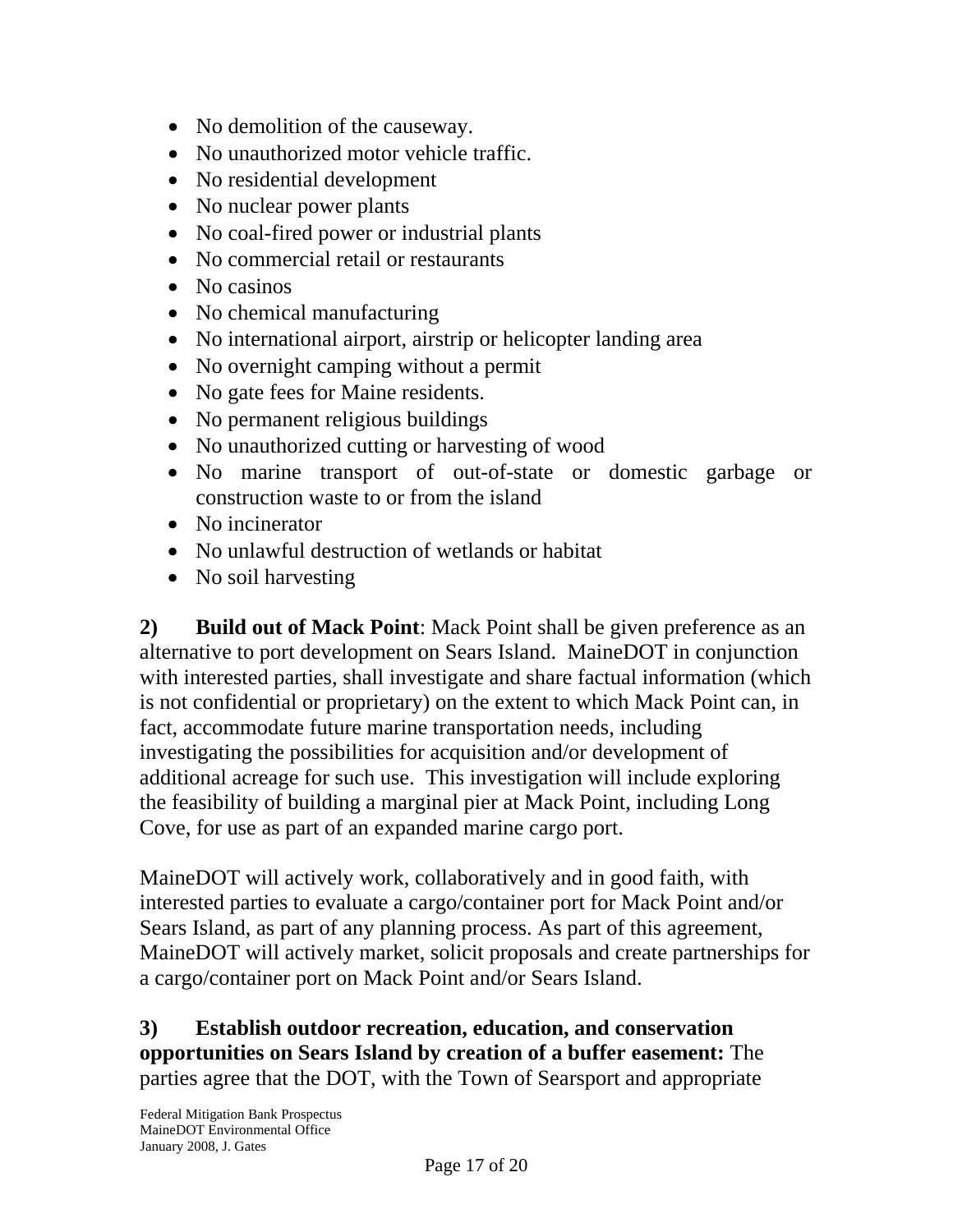others will provide for light recreation, education and conservation facilities on a portion of the island by conveyance of an easement covering that area. The terms of that easement will be finalized by the Joint Use Planning Committee within twelve months of the date of its creation (see paragraph 7 below). MaineDOT, the Town of Searsport, the easement holder, the DOC and other interested parties will enter into a Management Agreement consistent with the terms of the buffer easement.

The buffer easement shall initially be applied to 600 acres of the Island, simultaneously reserving 341 acres on the westerly side of the Island for a potential port development. The Joint Use Planning Committee, working with MaineDOT, shall simultaneously delineate the precise boundaries of the two areas within twelve (12) months of the date of this Agreement's approval by the Governor and the Transportation Committee of the Legislature. Those boundaries will be based, in part, on a baseline natural resource analysis of the two areas. Along with the easement terms, the boundaries will be set forth in a Memorandum of Understanding to be drafted by the Joint Use Planning Committee.

The Joint Use Planning Committee will determine whether any portion of the 341-acre area reserved for port development is not required for such a port, in which case that portion will be added to the land subject to the buffer easement under the same terms as the buffer easement. The transportation and utility corridors on Sears Island necessary for any port development are to be included in the set-aside acreage for the potential port.

Uses currently occurring in the area reserved for the port development shall continue to be allowed in that area until such time as a port proposal completes the regulatory process.

The buffer easement will be held by a legally-designated third party with no conflict of interest between administering the easement and any potential port development.

Any prospective Education and Maintenance Center will be located on Sears Island east of the current paved access road. The Center will present several themes, including but not limited to the natural history of the island and upper Penobscot Bay and issues related to transportation and the environment. Such a center is intended to complement the offerings of the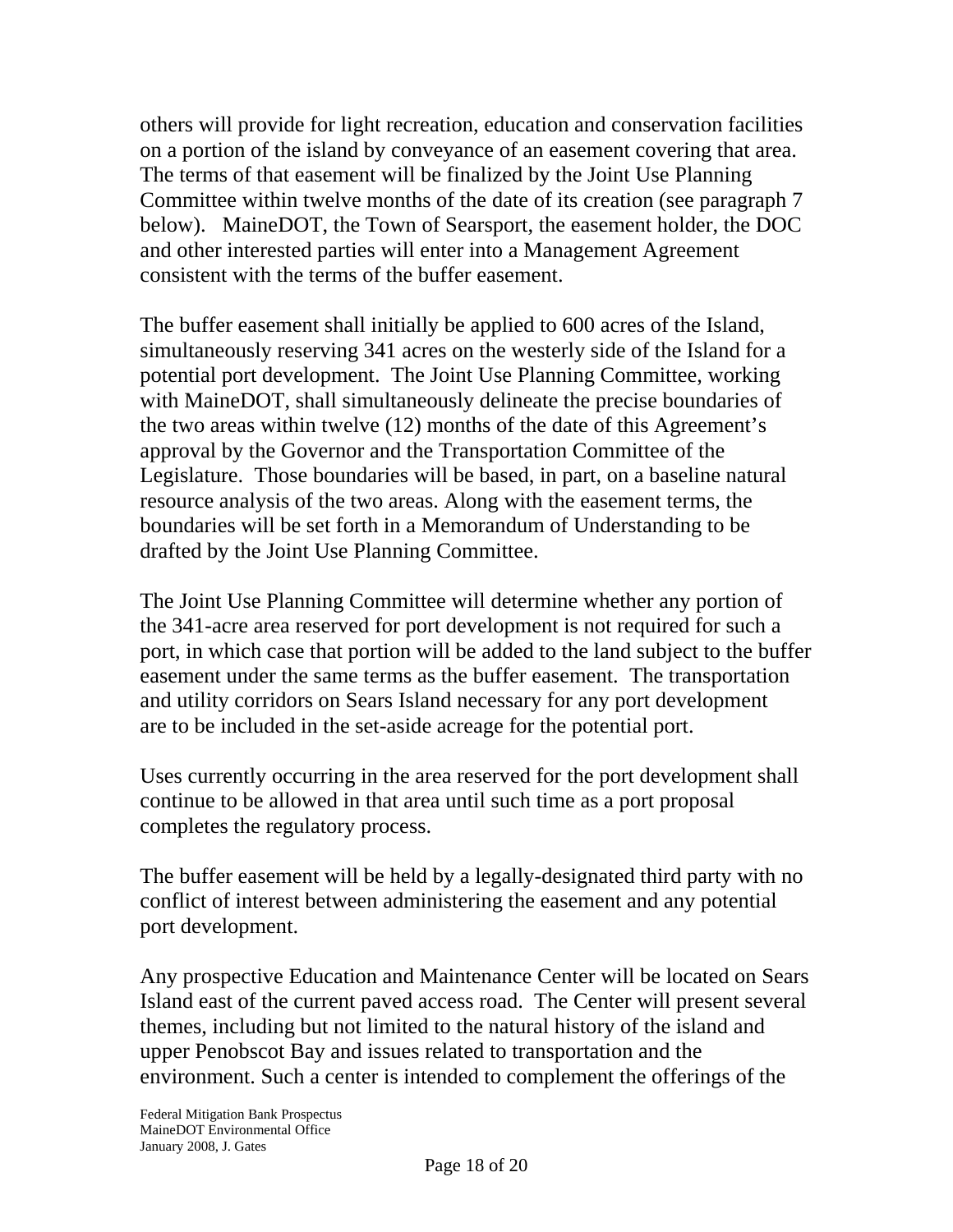Penobscot Marine Museum, the Maine Maritime Academy, and other private and public educational programs. The Center and other public recreation improvements may be built as soon as the buffer easement is approved by the Joint Use Planning Committee and accepted by the easement holder.

The parties agree that nothing in the above plans for the island is intended to either raise or lower any bars to either development of a cargo/container port or conservation of the remainder of the island. Specifically, any buffer easement and associated educational and recreational facilities and activities are not intended to cause denial of federal funding for development of a potential cargo/container port.

**4) Permitting for a Cargo Port**: It is understood that none of the parties are endorsing in advance any proposal for a marine transportation facility. They will not, however, oppose such a facility for "non-substantive" reasons. If any cargo/container port proposal is determined to meet applicable environmental standards, including an alternatives analysis which documents that the need could not be met elsewhere, all parties agree they would not object to or oppose fulfillment of a cargo/container port on Sears Island once such development has satisfied all regulatory requirements. All stakeholders reserve the right to object to certain kinds of proposed facilities (e.g. LNG or oil terminal).

**5) Jurisdiction:** The jurisdiction over Sears Island will remain with the MaineDOT. MaineDOT is expected to collaborate with the Town of Searsport and other interested parties in implementing the terms of this Consensus Agreement in ways which: 1) Meet the transportation needs of the State of Maine, 2) Enhance opportunities for nature-based Eco-Tourism, 3) Generate revenue for the Town of Searsport and the surrounding region, and 4) comply with the terms of the buffer easement.

**6) Tax revenues for the Town of Searsport:** The parties agree that the entirety of this Consensus Agreement, by preserving the potential for enhanced marine transportation, and by defining permissible uses for education, recreation and conservation is likely to provide the Town of Searsport tax revenues which will benefit its citizenry.

**7) Implementation:** The parties agree to publicly support this Consensus Agreement and to use their best faith efforts to persuade others to support it. The undersigned parties will jointly deliver this Agreement to the Governor,